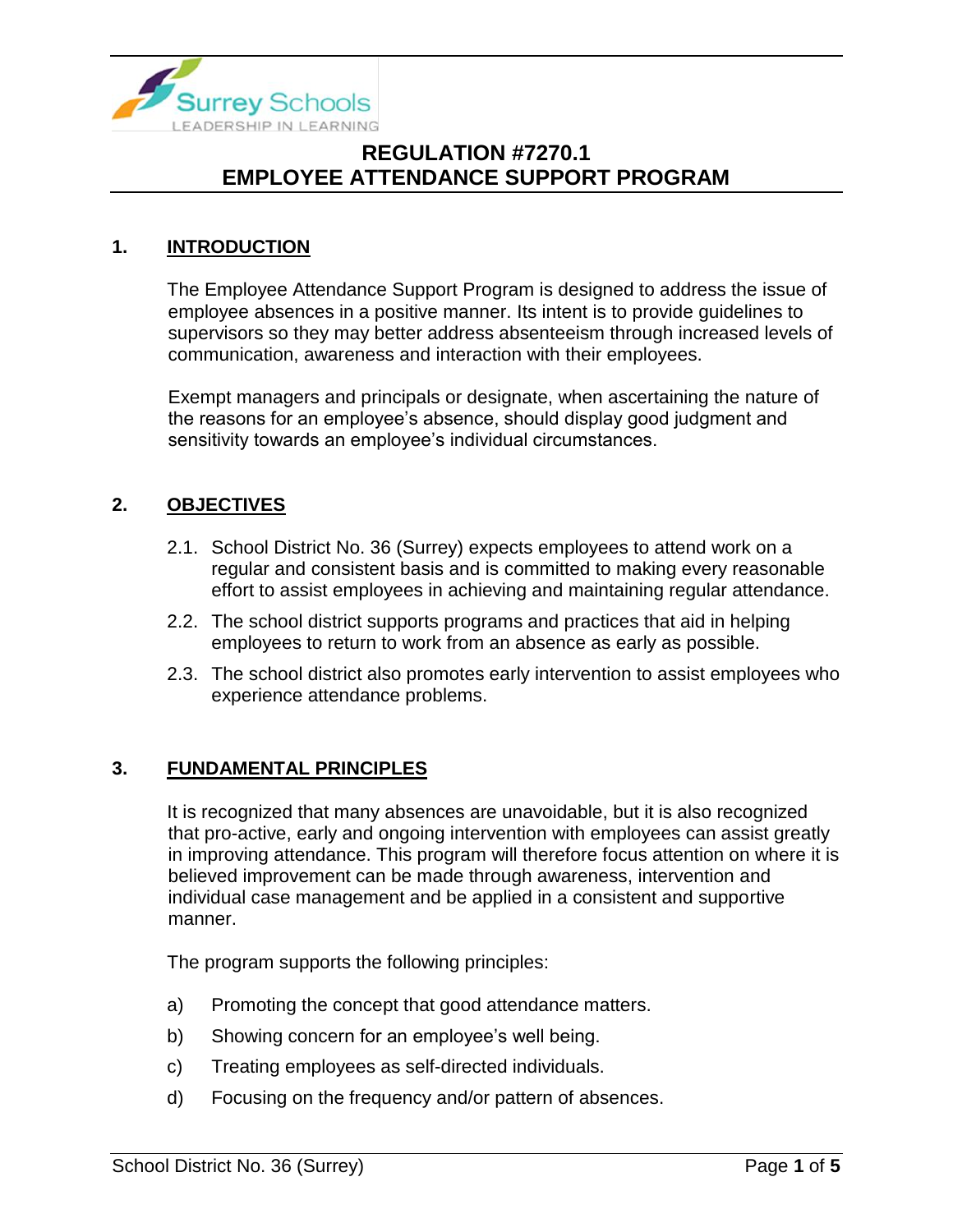

- e) Being consistent and reasonable.
- f) Working with and assisting employees with attendance issues.

### **4. DEFINITION OF ABSENCE**

Employees are absent if they have been scheduled to work and are not present at work. Approved leaves and vacation are not included in this definition for the purpose of this regulation.

### **5. TYPES OF ABSENCE**

Absenteeism can be separated into two classifications:

- a) Non-Culpable (innocent) absenteeism is caused by employee illness or other occupational disabilities beyond the employee's control, and is usually for medical reasons.
- b) Culpable absenteeism is considered to be within the control of the employee. Examples include chronic tardiness, leaving early, being absent without authorization, and invalid use of sick leave.

This program is meant to address non-culpable (innocent) absenteeism only. The intent is to communicate more effectively with our employees in order to assure that the district assists them in coming to work regularly.

Should a supervisor determine that behaviour of a culpable nature is occurring, the supervisor should communicate with the human resources contact.

#### **6. OVERVIEW OF PROGRAM**

This is an administrative approach to when and how to communicate, in a nondisciplinary fashion, the legitimate employer concerns about an employee's nonculpable absence from work that is greater than would normally be expected.

The purpose of such communication is to:

- a) Encourage better attendances
- b) Afford the employee adequate opportunity to address issues that prevent regular attendance at work.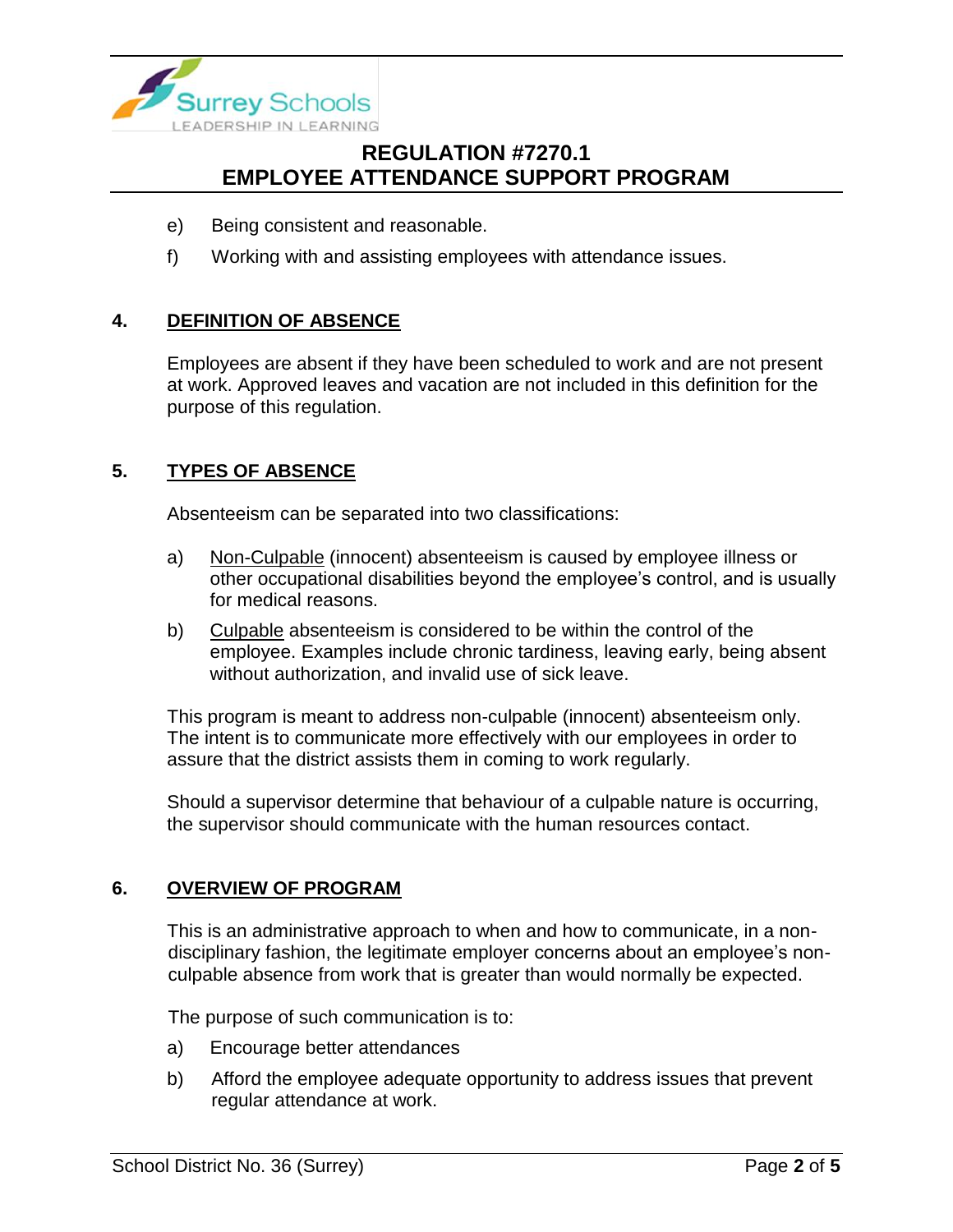

c) Allow for due consideration of any "duty to accommodate" issues.

Supervisors, when ascertaining the nature of the reasons for an employee's absence, should display good judgment and sensitivity towards an employee's individual circumstances.

### **7. RESPONSIBILITIES**

#### 7.1. Senior Management

Senior management are to openly and actively support the Attendance Support Program and understand the challenges supervisors face in dealing with this complex issue. They are to be supportive and ensure that supervisors are accountable for managing the program.

#### 7.2. Supervisor

Supervisors play an important role in any attendance support program. Supervisors are responsible for managing the work performance of their employees. This includes managing employee attendance. Through regular contact with their employees, supervisors are in the best position to respond to attendance problems as they arise. They also have a significant impact on establishing a working climate that favours regular attendance. The supervisor is responsible to:

- a) Advise employees concerning the importance of regular attendance.
- b) Communicate to all employees clear procedures and expectations for providing notice at their place of work in cases of absences, in particular, to whom the absence should be reported, the frequency of the reporting, the reason for the absence and the expected duration of the absence.
- c) Inform all employees of the resources available to provide support to them (i.e. employee and family assistance plan).
- d) Ensure employees are made aware of the effects of absenteeism (i.e. disrupted work schedules, increased costs and potential increased workload for fellow employees), disruption of student learning/negative effect on student learning.
- e) Monitor and review attendance records using the available reports.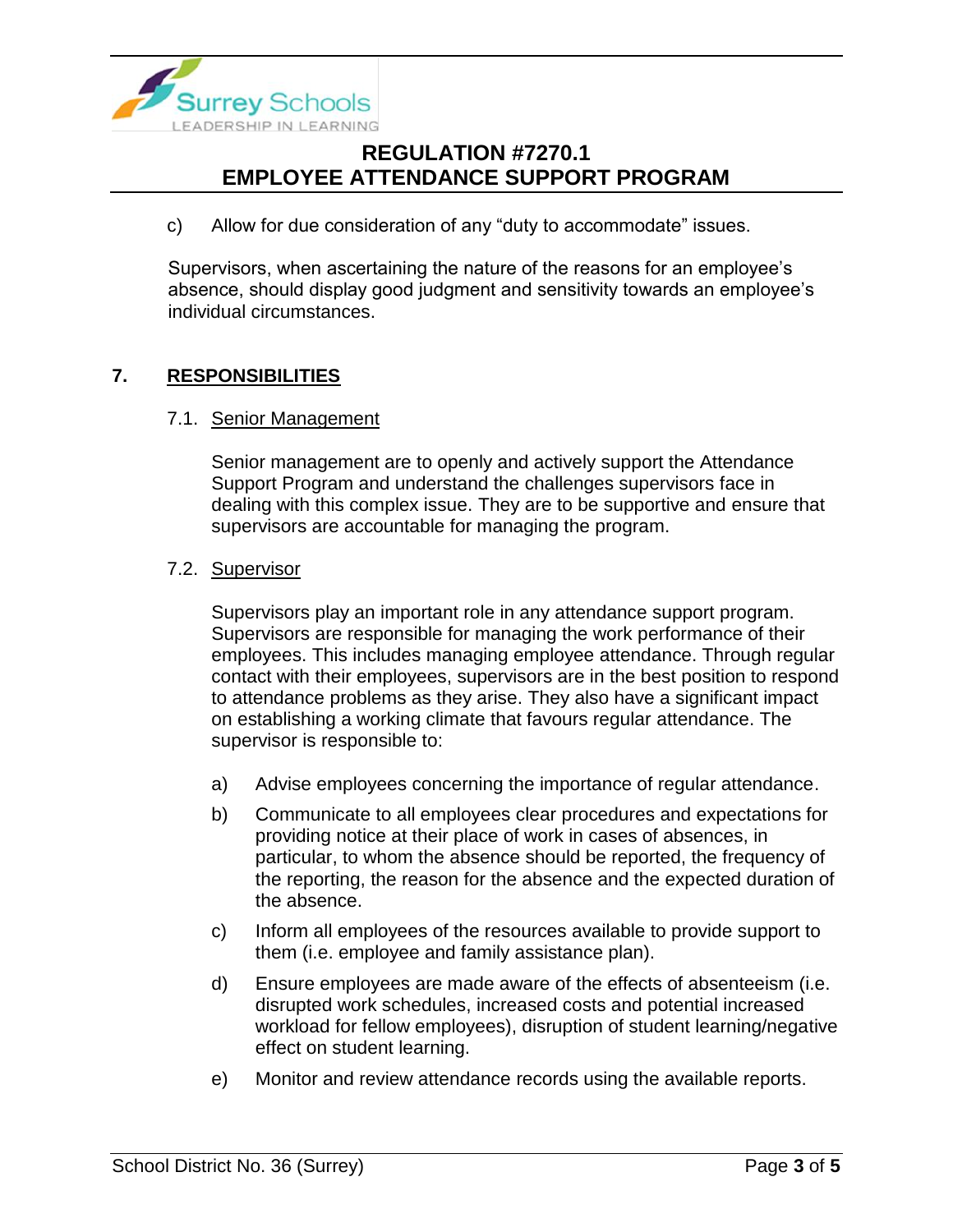

- f) In conjunction with Human Resources assess attendance of individual employees and work with those employees identified as having higher than average absences or patterns of absences.
- g) Maintain regular contact with absent employees while they are away and upon their return to work.
- h) Identify any work related factors that may contribute to absenteeism.
- i) Contact Human Resources to assist with specific problem situations.
- j) Regularly acknowledge employee's achievements if improved or exemplary attendance.
- 7.3. Employees

Implicit in the employment relationship is the obligation of employees to perform their work on a regular and dependable basis.

- a) Employees with medical problems are expected to follow their health practitioner's recommendation.
- b) When employees are not able to attend work due to illness/injury they must notify their supervisor using the procedures for providing notice at their place of work.
- c) During an absence, employees are to maintain communication with their supervisor by advising on their progress and the date of their anticipated return to work.
- d) Prior to returning from an absence, employees must notify their supervisor so relief workers can be re-scheduled or cancelled.
- e) Keep their supervisor informed about issues that may impede their ability to be at work.
- f) Employees are expected to make every effort to schedule medical appointments/treatments at dates and times that do not conflict with the employee's work schedule.